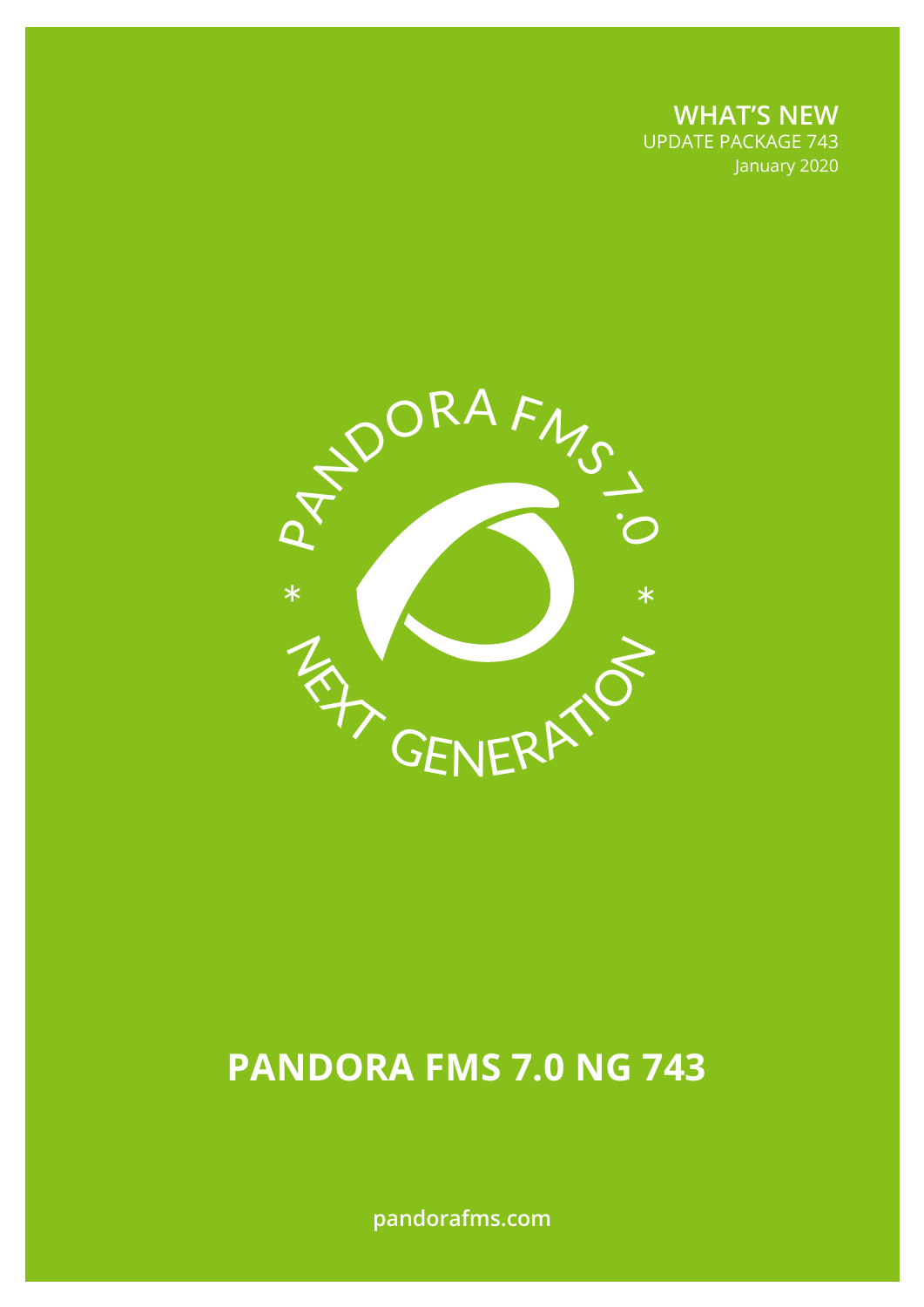

## NEW FEATURES AND DEVELOPMENTS

#### **New visual console editor: user-friendly and more intuitive**

This update has been devoted to significantly improve visual console work and editing process. Some of the adjustments and notable improvements are the following:

- Forms with new options to make configuration easier.
- HTMLs will not be included by default when typing in an empty tag.
- The option to show the legend has been included in graphs.
- General refactoring of the edition to make it much more intuitive, drag&drop and totally WYSIWYG.

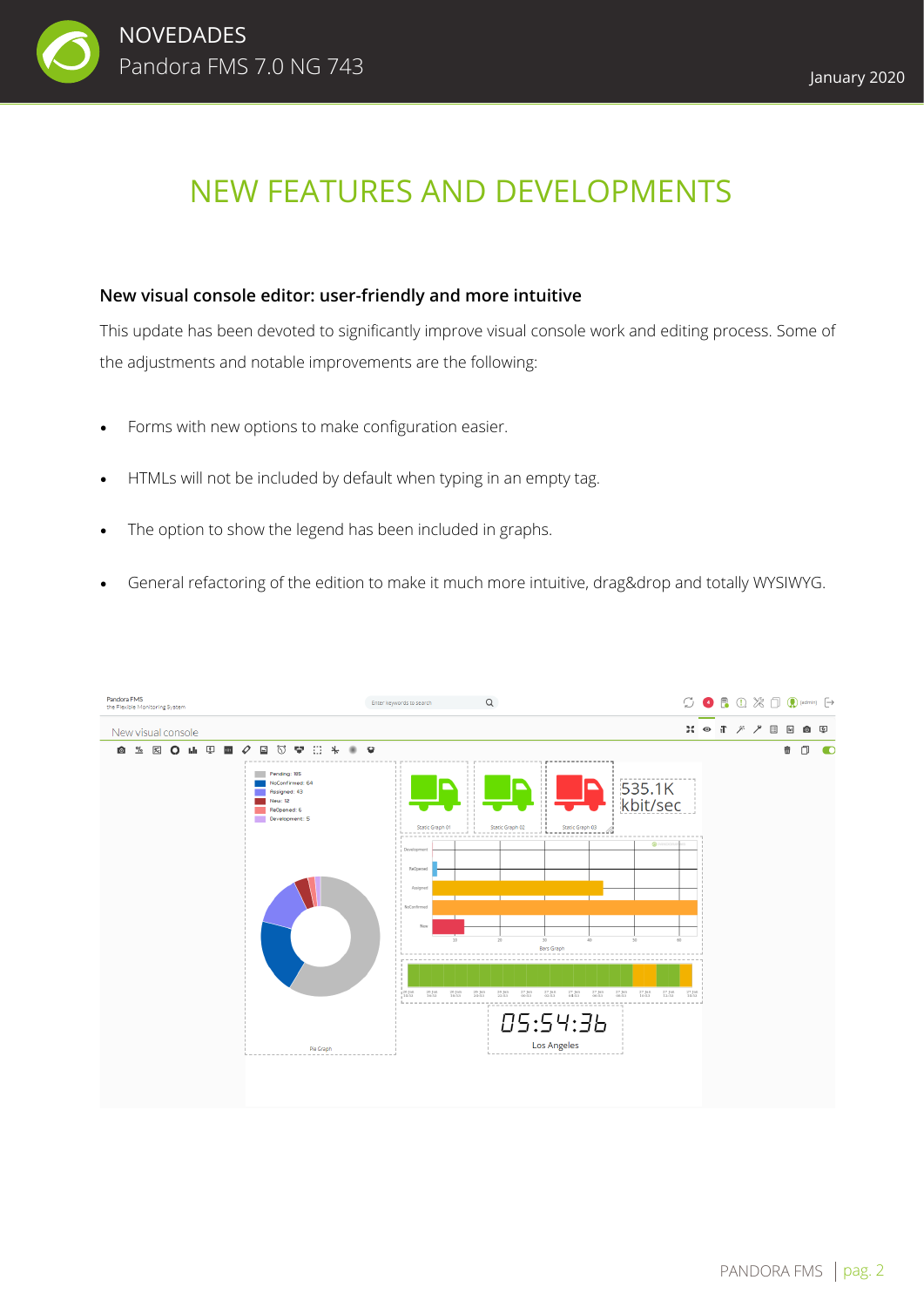



#### **New search bar**

A new smart search bar has been added. It will make access to Pandora FMS different sections easier, in addition to searching for information within the console itself.

| Pandora FMS<br>the Flexible Monitoring System |                                         | $\bigcirc$ 4 $\bigcirc$ 0 $\mathcal{X}$ $\bigcirc$ 0 $\bigcirc$ (admin) $\bigcirc$ |
|-----------------------------------------------|-----------------------------------------|------------------------------------------------------------------------------------|
|                                               | <b>MA</b> Tactical view<br>Go to        |                                                                                    |
| <b>▼</b> Pandora FMS Overview                 | Go to <b>in</b> Agent Management        |                                                                                    |
|                                               | Go to the General Setup                 |                                                                                    |
|                                               | Go to <a> Manage Policies</a>           |                                                                                    |
|                                               | Go to List Alerts                       | ome to Pandora FMS Console                                                         |
| <b>Server health</b>                          | Go to View Events                       |                                                                                    |
| <b>Monitor health</b>                         | Ilit Dashboard<br>Go to                 |                                                                                    |
| <b>Module sanity</b>                          | Go to $\hat{f}(\hat{f})$ Visual Console |                                                                                    |
| <b>Alert level</b>                            | 图 Manage Servers<br>Go to               |                                                                                    |
|                                               | Go to <b>Edit User</b>                  |                                                                                    |
| <b>Defined and triggered alerts</b>           | + 5 results found                       |                                                                                    |
| $\overline{2}$<br>$\mathbf{r}$ 2              |                                         |                                                                                    |
|                                               |                                         |                                                                                    |
| <b>Monitors by status</b>                     |                                         | a model forms.                                                                     |
| 343                                           | 30                                      |                                                                                    |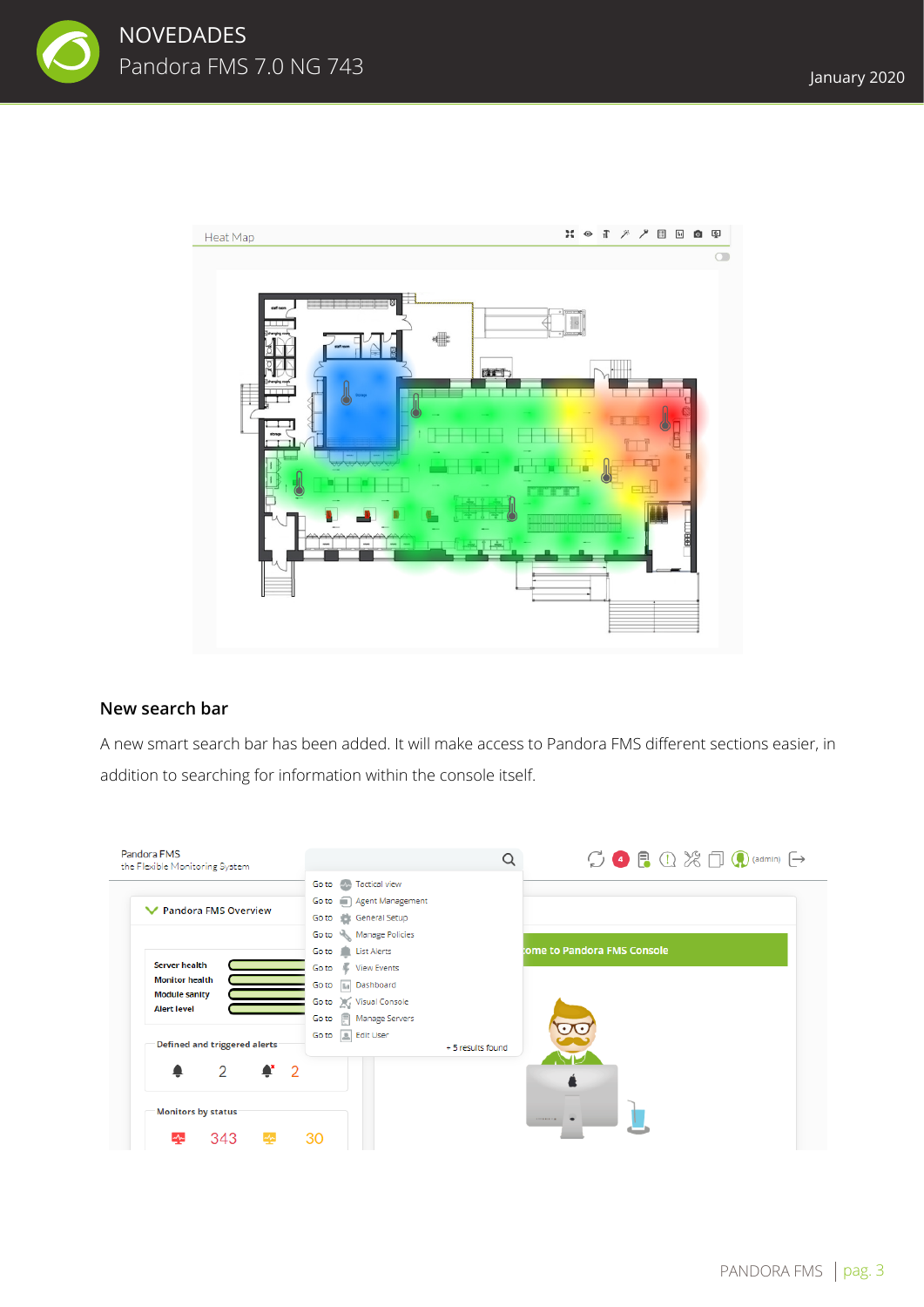

#### **Create Failover in availability reports**

Failover feature has been added to availability reports. This will allow users to have much more optimal availability information, since if the monitored main module falls, there will be a secondary one that will count towards the final SLA calculation.



#### **Metaconsole collection size**

As of this release 743, you may choose the size of the collections that you wish to upload from the Metaconsole.

#### **Automatic email alert graph generation**

Good news for those users who use email alerts. From this update onwards, it will no longer be necessary to modify anything in the configuration file to generate graphs in alert emails, since it will auto-configure itself.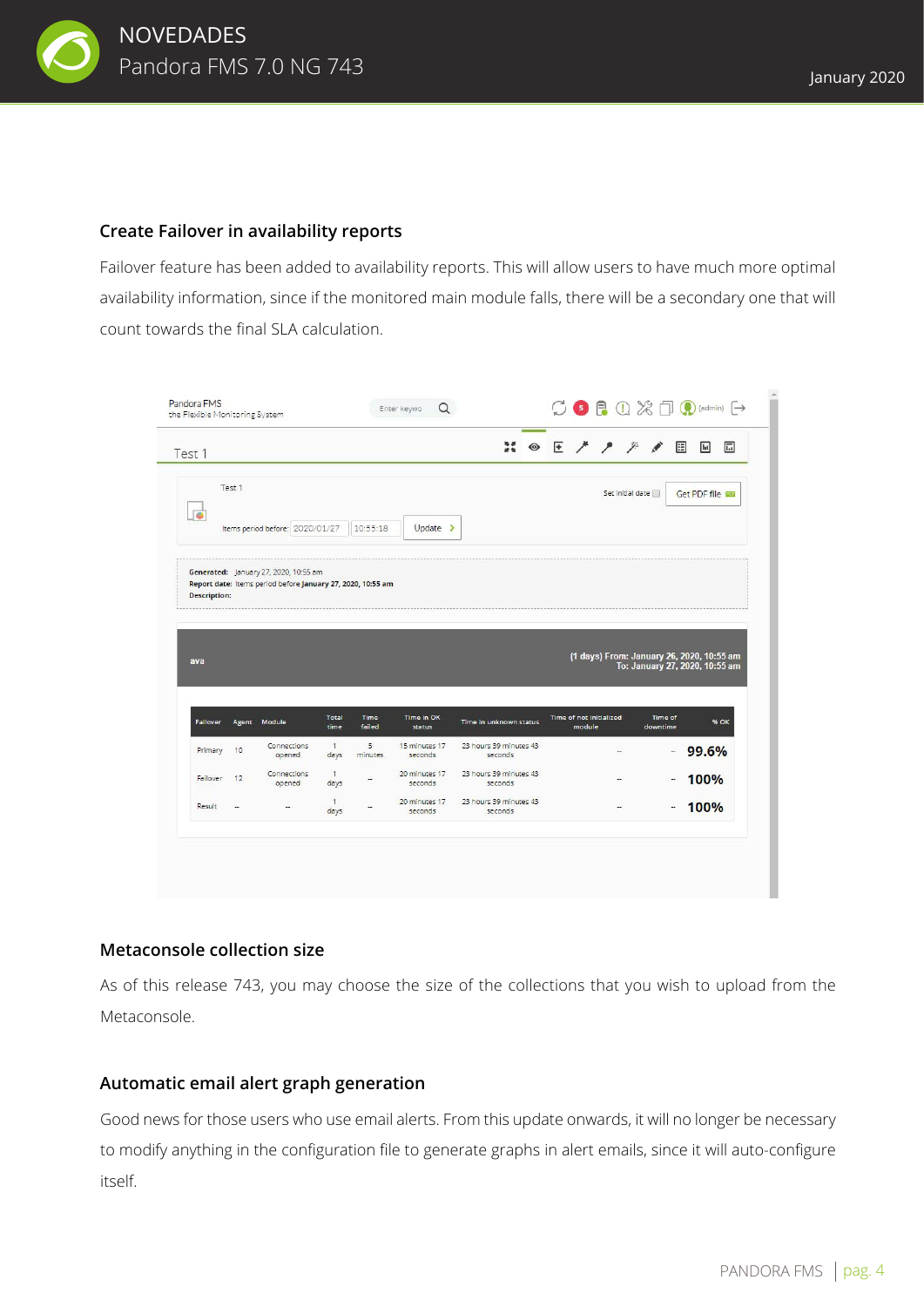

#### **Satellite Server Buffer**

Improvements have been added to data processing and communication between satellite servers and nodes, reinforcing sending of information.

### **Troubleshooting**

- **\*** Fixed an issue that prevented new module deployment.
- **\*** Fixed a bug that prevented adding comments on events.
- **\*** Fixed an error in the names of template-generated PDFs.
- **\*** Fixed an error that erroneously listed the policies applied to an agent.

**\*** Fixed an issue that caused erroneous performance when performing certain actions with users whose name had a space at the end.

- **\*** Fixed a bug that occurred when editing a network map and changing the group.
- **\*** Fixed a bug that occurred when copying an alert action.
- **\*** Fixed a bug in the advanced options of the module programming menu (*crontab*).
- **\*** Fixed an issue regarding the name and description of report items.
- **\*** Fixed a bug that prevented linking visual consoles.

**\*** Fixed an error in histogram reports whereby warning or critical status were not shown with string modules.

- **\*** Fixed an error that prevented deleting the historical data of a module using the CLI.
- **\*** Fixed an issue in report template creation.